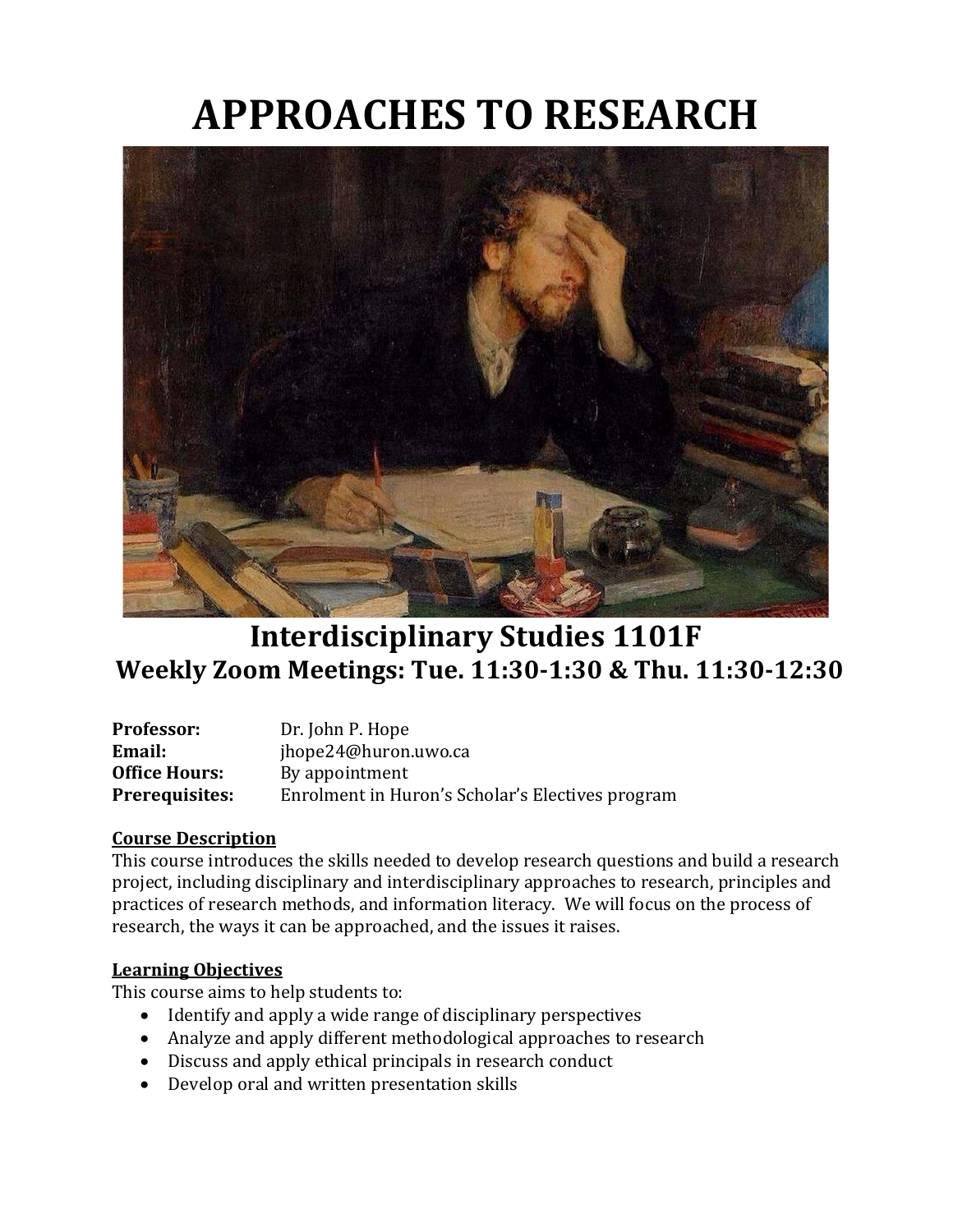# **Course Method**

This course will include research skills seminars, workshops, and discussions of interdisciplinary and multidisciplinary research methods. Over the term, students will engage in multiple modes of inquiry, including standard lectures, literature review, in-class and online discussions, critical learning reflections, and oral presentations.

In the first weeks of the semester the course will be taught online, with live Zoom meetings 11:30- 1:30 on Tuesdays and 11:30-12:30 on Thursdays. (Tuesday's classes will generally run for one hour within the 11:30-1:30 window.) We will pivot to in-person classes on campus when the situation permits. We will also conduct asynchronous conversations using the OWL Forums tool. From the beginning of the term until Fall Reading Week, the basic pattern will be guest lectures on Tuesdays, followed by discussions on Thursdays. Tuesday's lectures will be given by a variety of guest speakers in different fields. They will often involve readings to be done before the class meets. Thursday's Zoom discussions will focus on the issues raised by the speakers, and will be preceded and followed by posts on OWL Forums. Following Fall Reading Week, the rest of the term will be devoted to group work and the creation of a group project, which will be presented on the last day of class.

If you are located in a distant time zone or have some other insurmountable barrier to participating in the live Zoom discussions, you must let me know so we can make alternate arrangements.

# **Assessment**

Grades will be determined by the following assignments:

- Preparation and participation: 25%
- Critical learning reflections: 25%
- OWL discussions: 25%
- Group Presentation: 25%

This course does not have a final exam.

# **Preparation and Participation**

This class is a collaborative effort, and students are expected to be fully engaged. Your final participation grade will reflect the frequency of your participation in class discussion and the quality of your contributions.

# **Critical Learning Reflections**

You will write a series of weekly reflections documenting your learning over the course. More details on how written critical reflections should be organized will be provided, and we will have a virtual workshop on reflective writing during the first week of class. Weekly reflection entries are due no later than 6:00 pm each Monday during the academic term.

#### **OWL Discussions**

For each guest lecture, you will contribute to our OWL discussion thread (accessed via the Forums tab). After each presentation you will be asked to write one post and to make at least one comment in response to a classmate's post in advance of Thursday's class. After Thursday's class you will again write one post and at least one response to a classmate or moderator before the next lecture on the following Tuesday. In most cases the OWL discussion threads will be moderated by upperyear Scholar's Electives students who will be serving as mentors. Your grade will reflect the depth of your engagement and the quality of your participation.

#### **Group Project and Presentation**

The class will participate in a group project that will culminate in a formal oral presentation on the last day of the course. More details on the project will be provided in class and on OWL.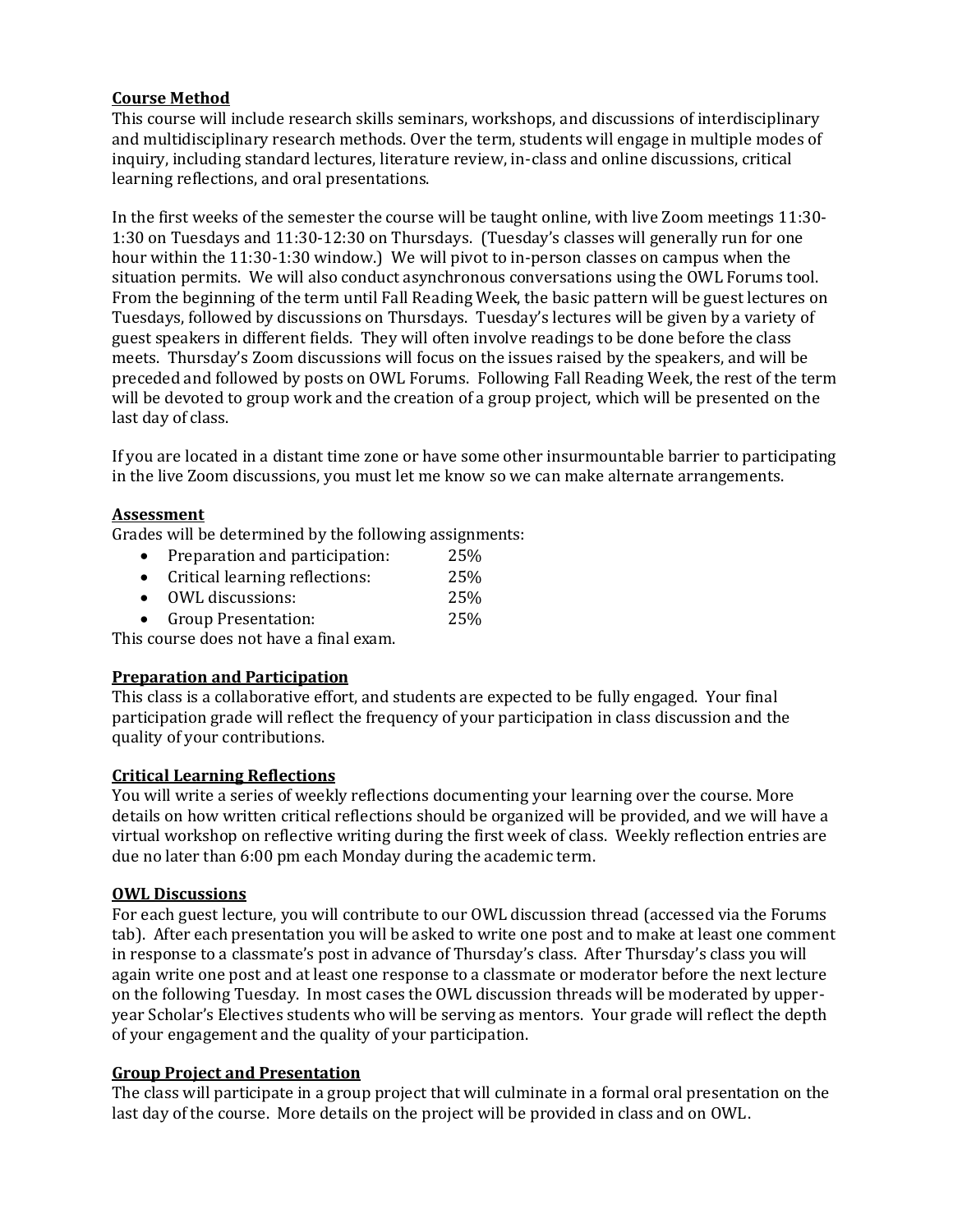# **COURSE SCHEDULE**

| Thu.         | 9/9           | Library Workshop: Reflective Writing (Mandy Penney, Writing Services)<br>11:30-12:30                                   |
|--------------|---------------|------------------------------------------------------------------------------------------------------------------------|
| Tue.         | 9/14          | <b>Antiracist Research Methods</b> (Dr. Kate Lawless, Global Studies)<br>12:30-1:30                                    |
| Thu.         | 9/16          | Discussion                                                                                                             |
| Tue.         | 9/21          | <b>The Construction of Ignorance</b> (Dr. Jennifer Epp, Philosophy)<br>12:15-1:30                                      |
| Thu.         | 9/23          | Discussion                                                                                                             |
| Tue.         | 9/28          | <b>Research Using Surveys</b> (Dr. Irene Cheung, Psychology)<br>11:30-12:30                                            |
| Thu.         | 9/30          | Discussion                                                                                                             |
| Tue.         | 10/5          | Historical Methods and Public Scholarship (Dr. Tim Compeau, History)<br>12:30-1:30                                     |
| Thu.         | 10/7          | Discussion                                                                                                             |
| Tue.         | 10/12         | <b>Experimental Design and Consumer Research (Dr. Matthew Maxwell-Smith)</b><br>12:30-1:30                             |
| Thu.         | 10/14         | Discussion                                                                                                             |
| Tue.         | 10/19         | <b>Lecture TBA</b>                                                                                                     |
| Thu.         | 10/21         | Discussion                                                                                                             |
| Tue.         | 10/26         | <b>Group Project Overview</b>                                                                                          |
| Thu.         | 10/28         | <b>Library Workshop: Research Skills</b><br>Guest: Dr. Rachel Melis, Teaching and Learning Librarian                   |
| Tue.         | 11/2          | <b>Fall Reading Week</b>                                                                                               |
| Thu.         | 11/4          | <b>Fall Reading Week</b>                                                                                               |
| Tue.<br>Thu. | 11/9<br>11/11 | <b>Putting the Pieces Together: Group Brainstorming Session</b><br>Putting the Pieces Together: Group Project Planning |
| Tue.         | 11/16         | Group Work                                                                                                             |
| Thu.         | 11/18         | Group Work                                                                                                             |
| Tue.         | 11/23         | Group Work                                                                                                             |
| Thu.         | 11/25         | Group Work                                                                                                             |
| Tue.<br>Thu. | 11/30<br>12/2 | Group Work<br>Group Work                                                                                               |
|              |               |                                                                                                                        |
| Tue.         | 12/7          | <b>Group Presentation</b>                                                                                              |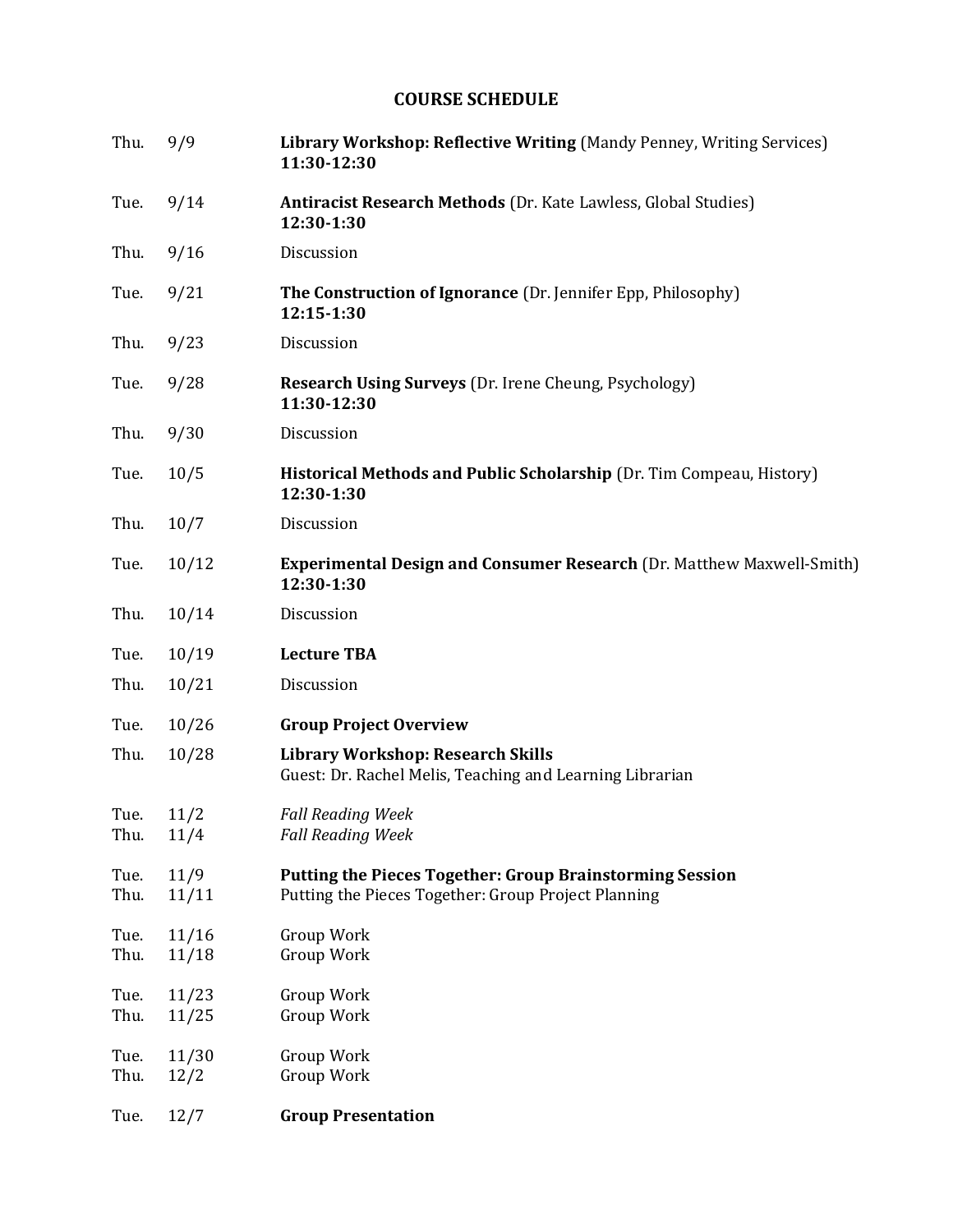

# **Appendix to Course Outlines: Academic Policies & Regulations 2021 - 2022**

#### **Prerequisite and Antirequisite Information**

Students are responsible for ensuring that they have successfully completed all course prerequisites and that they have not completed any course antirequisites. Unless you have either the requisites for this course or written special permission from your Dean to enroll in it, you may be removed from this course and it will be deleted from your record. This decision may not be appealed. You will receive no adjustment to your fees in the event that you are dropped from a course for failing to have the necessary prerequisites.

#### **Pandemic Contingency**

In the event of a COVID-19 resurgence during the course that necessitates the course delivery moving away from face-to-face interaction, all remaining course content will be delivered entirely online, typically using a combination of synchronous instruction (i.e., at the times indicated in the timetable) and asynchronous material (e.g., posted on OWL for students to view at their convenience). Any remaining assessments will also be conducted online at the discretion of the course instructor. In the unlikely event that changes to the grading scheme are necessary, these changes will be clearly communicated as soon as possible.

#### **Student Code of Conduct**

Membership in the community of Huron University College and Western University implies acceptance by every student of the principle of respect for the rights, responsibilities, dignity and well-being of others and a readiness to support an environment conducive to the intellectual and personal growth of all who study, work and live within it. Upon registration, students assume the responsibilities that such registration entails. While in the physical or online classroom, students are expected to behave in a manner that supports the learning environment of others. Please review the Student Code of Conduct at: [https://huronatwestern.ca/sites/default/files/Res%20Life/Student%20Code%20of%20Conduct%20-](https://huronatwestern.ca/sites/default/files/Res%20Life/Student%20Code%20of%20Conduct%20-%20Revised%20September%202019.pdf) [%20Revised%20September%202019.pdf.](https://huronatwestern.ca/sites/default/files/Res%20Life/Student%20Code%20of%20Conduct%20-%20Revised%20September%202019.pdf)

#### **Attendance Regulations for Examinations**

A student is entitled to be examined in courses in which registration is maintained, subject to the following limitations:

- 1) A student may be debarred from writing the final examination for failure to maintain satisfactory academic standing throughout the year.
- 2) Any student who, in the opinion of the instructor, is absent too frequently from class or laboratory periods in any course will be reported to the Dean of the Faculty offering the course (after due warning has been given). On the recommendation of the Department concerned, and with the permission of the Dean of that Faculty, the student will be debarred from taking the regular examination in the course. The Dean of the Faculty offering the course will communicate that decision to the Dean of the Faculty of registration.

Review the policy on Attendance Regulations for Examinations here: [https://www.uwo.ca/univsec/pdf/academic\\_policies/exam/attendance.pdf.](https://www.uwo.ca/univsec/pdf/academic_policies/exam/attendance.pdf)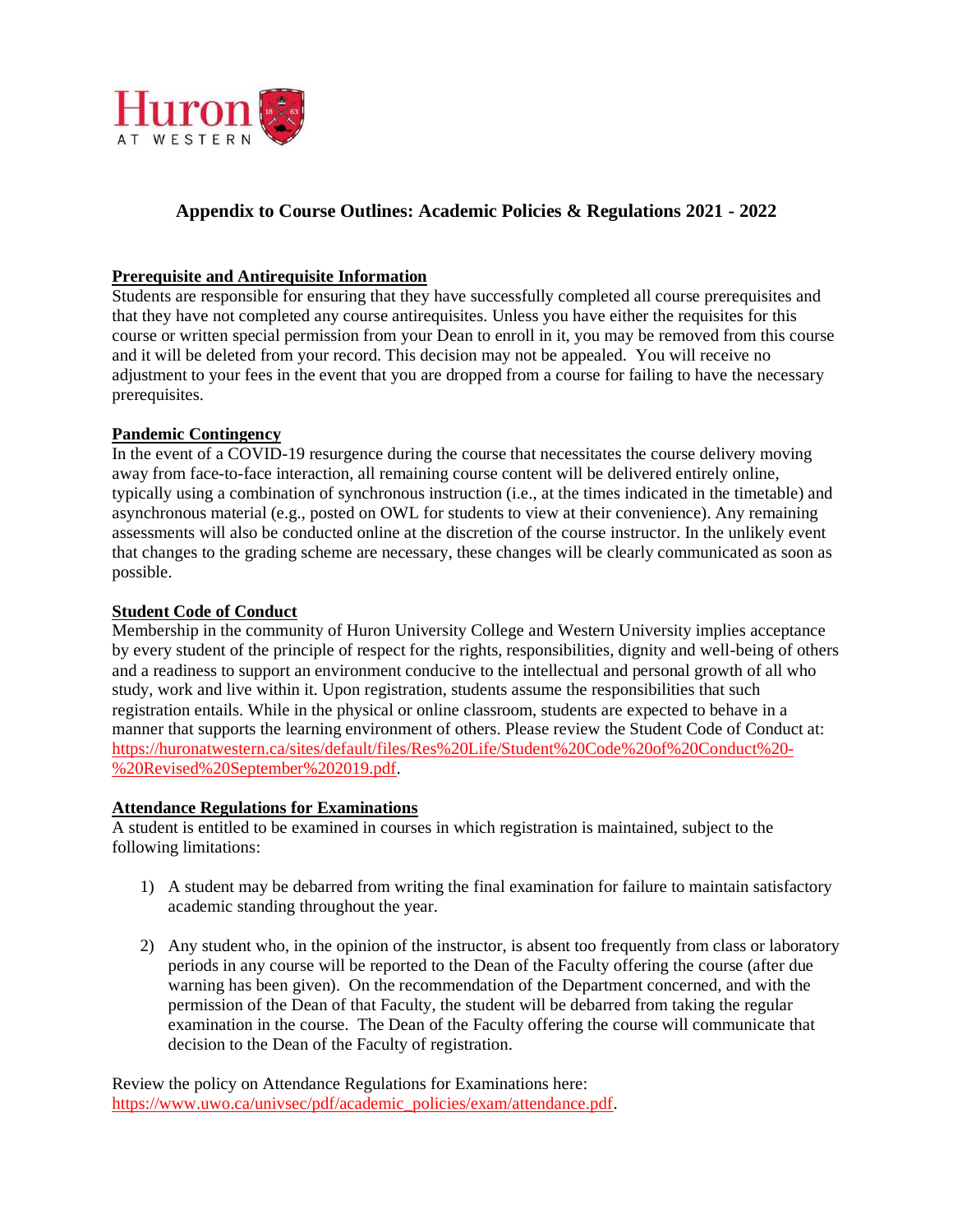# **Statement on Academic Offences**

Scholastic offences are taken seriously and students are directed to read the appropriate policy, specifically, the definition of what constitutes a Scholastic Offence, at the following website: [https://www.uwo.ca/univsec/pdf/academic\\_policies/appeals/scholastic\\_discipline\\_undergrad.pdf.](https://www.uwo.ca/univsec/pdf/academic_policies/appeals/scholastic_discipline_undergrad.pdf) The appeals process is also outlined in this policy as well as more generally at the following website: [https://www.uwo.ca/univsec/pdf/academic\\_policies/appeals/appealsundergrad.pdf.](https://www.uwo.ca/univsec/pdf/academic_policies/appeals/appealsundergrad.pdf)

#### **Turnitin.com**

All required papers may be subject to submission for textual similarity review to the commercial plagiarism detection software under license to the University for the detection of plagiarism. All papers submitted for such checking will be included as source documents in the reference database for the purpose of detecting plagiarism of papers subsequently submitted to the system. Use of the service is subject to the licensing agreement, currently between The University of Western Ontario and Turnitin.com [\(http://www.turnitin.com\)](http://www.turnitin.com/).

#### **Statement on Use of Electronic Devices**

It is not appropriate to use electronic devices (such as, but not limited to, laptops, cell phones) in the classroom for non-classroom activities. Such activity is disruptive and distracting to other students and to the instructor, and can inhibit learning. Students are expected to respect the classroom environment and to refrain from inappropriate use of technology and other electronic devices in class.

#### **Statement on Use of Personal Response Systems ("Clickers")**

Personal Response Systems ("clickers") may be used in some classes. If clickers are to be used in a class, it is the responsibility of the student to ensure that the device is activated and functional. Students must see their instructor if they have any concerns about whether the clicker is malfunctioning. Students must use only their own clicker. If clicker records are used to compute a portion of the course grade:

- the use of somebody else's clicker in class constitutes a scholastic offence
- the possession of a clicker belonging to another student will be interpreted as an attempt to commit a scholastic offence.

# **Academic Consideration for Missed Work**

Students who are seeking academic consideration for missed work during the semester may submit a selfreported absence form online provided that the absence is **48 hours or less** and the other conditions specified in the Senate policy at

[https://www.uwo.ca/univsec/pdf/academic\\_policies/appeals/accommodation\\_illness.pdf](https://www.uwo.ca/univsec/pdf/academic_policies/appeals/accommodation_illness.pdf) are met.

Students whose absences are expected to last **longer than 48 hours**, or where the other conditions detailed in the policy are not met (e.g., work is worth more than 30% of the final grade, the student has already used 2 self-reported absences, the absence is during the final exam period), may receive academic consideration by submitting a Student Medical Certificate (for illness) or other appropriate documentation (for compassionate grounds). The Student Medical Certificate is available online at [https://www.uwo.ca/univsec/pdf/academic\\_policies/appeals/medicalform.pdf.](https://www.uwo.ca/univsec/pdf/academic_policies/appeals/medicalform.pdf)

All students pursuing academic consideration, regardless of type, must contact their instructors no less than 24 hours following the end of the period of absence to clarify how they will be expected to fulfill the academic responsibilities missed during their absence. **Students are reminded that they should consider carefully the implications of postponing tests or midterm exams or delaying submission of work, and are encouraged to make appropriate decisions based on their specific circumstances.**

Students who have conditions for which academic accommodation is appropriate, such as disabilities or ongoing or chronic health conditions, should work with Accessible Education Services to determine appropriate forms of accommodation. Further details concerning policies and procedures may be found at: [http://academicsupport.uwo.ca/.](http://academicsupport.uwo.ca/)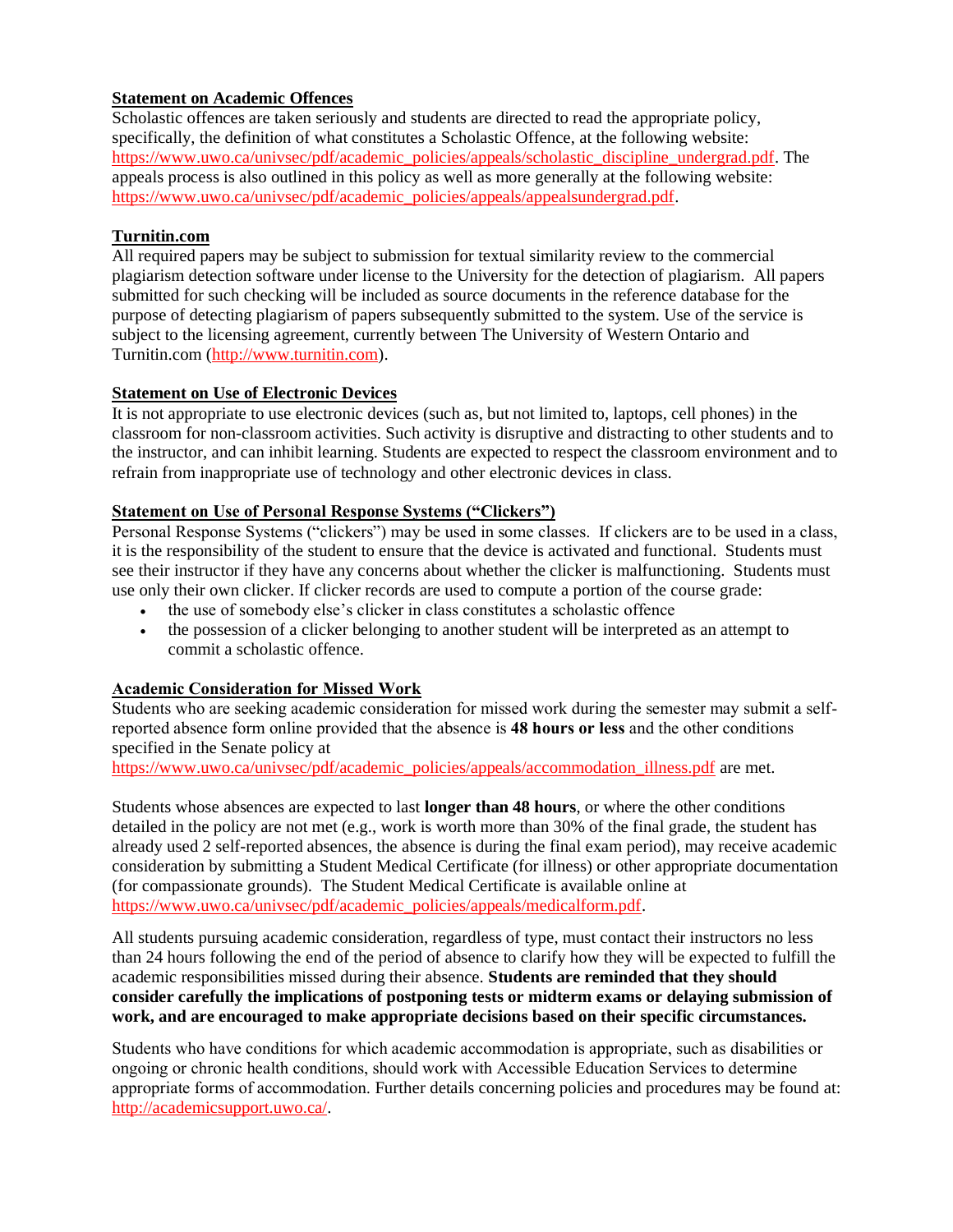#### **Policy on Academic Consideration for a Medical/ Non-Medical Absence**

#### **(a) Consideration on Medical Grounds for assignments worth** *less than 10%* **of final grade: Consult Instructor Directly and Contact Academic Advising**

When seeking consideration on **medical grounds** for assignments worth *less than 10%* of the final course grade, and if the student has exceeded the maximum number of permissible Self-Reported absences, the student should contact the instructor directly. The student need only share broad outlines of the medical situation. The instructor **may** require the student to submit documentation to the academic advisors, in which case she or he will advise the student and inform the academic advisors to expect documentation. If documentation is requested, the student will need to complete and submit the [Student Medical Certificate.](https://www.uwo.ca/univsec/pdf/academic_policies/appeals/medicalform_15JUN.pdf) The instructor may not collect medical documentation. The advisors will contact the instructor when the medical documentation is received, and will outline the severity and duration of the medical challenge as expressed on the Student Medical Certificate and in any other supporting documentation. The student will be informed that the instructor has been notified of the presence of medical documentation, and will be instructed to work as quickly as possible with the instructor on an agreement for accommodation.

#### **(b) Consideration on Non-Medical Grounds: Consult Huron Support Services/Academic Advising, or email [huronsss@uwo.ca.](mailto:huronsss@uwo.ca)**

Students seeking academic consideration for a **non-medical** absence (e.g. varsity sports, religious, compassionate, or bereavement) will be required to provide appropriate documentation where the conditions for a Self-Reported Absence have not been met, including where the student has exceeded the maximum number of permissible Self-Reported. All consideration requests must include a completed [Consideration Request Form.](https://huronatwestern.ca/sites/default/files/Forms/Academic%20Consideration%20Request%20Form%202020.pdf) Late penalties may apply at the discretion of the instructor.

Please review the full policy on Academic Consideration for medical and non-medical absence at: [https://www.uwo.ca/univsec/pdf/academic\\_policies/appeals/accommodation\\_illness.pdf.](https://www.uwo.ca/univsec/pdf/academic_policies/appeals/accommodation_illness.pdf) Consult [Huron](https://huronatwestern.ca/student-life/student-services/academic-advising/)  [Academic Advising](https://huronatwestern.ca/student-life/student-services/academic-advising/) at [huronsss@uwo.ca](mailto:huronsss@uwo.ca) for any further questions or information.

#### **Support Services**

For advice on course selections, degree requirements, and for assistance with requests for medical accommodation, students should email an Academic Advisor in Huron's Student Support Services at [huronsss@uwo.ca.](mailto:huronsss@uwo.ca) An outline of the range of services offered is found on the Huron website at: [https://huronatwestern.ca/student-life/student-services/.](https://huronatwestern.ca/student-life/student-services/)

Department Chairs, Program Directors and Coordinators are also able to answer questions about individual programs. Contact information can be found on the Huron website at: [https://huronatwestern.ca/contact/faculty-staff-directory/.](https://huronatwestern.ca/contact/faculty-staff-directory/)

If you think that you are too far behind to catch up or that your workload is not manageable, you should consult your Academic Advisor. If you are considering reducing your workload by dropping one or more courses, this must be done by the appropriate deadlines. Please refer to the Advising website, <https://huronatwestern.ca/student-life/student-services/academic-advising/> or review the list of official Sessional Dates on the Academic Calendar, available here: [http://www.westerncalendar.uwo.ca/SessionalDates.cfm.](http://www.westerncalendar.uwo.ca/SessionalDates.cfm)

You should consult with the course instructor and the Academic Advisor who can help you consider alternatives to dropping one or more courses. Note that dropping a course may affect OSAP and/or Scholarship/Bursary eligibility.

Huron Student Support Services:<https://huronatwestern.ca/student-life/student-services/> Office of the Registrar: <https://registrar.uwo.ca/>